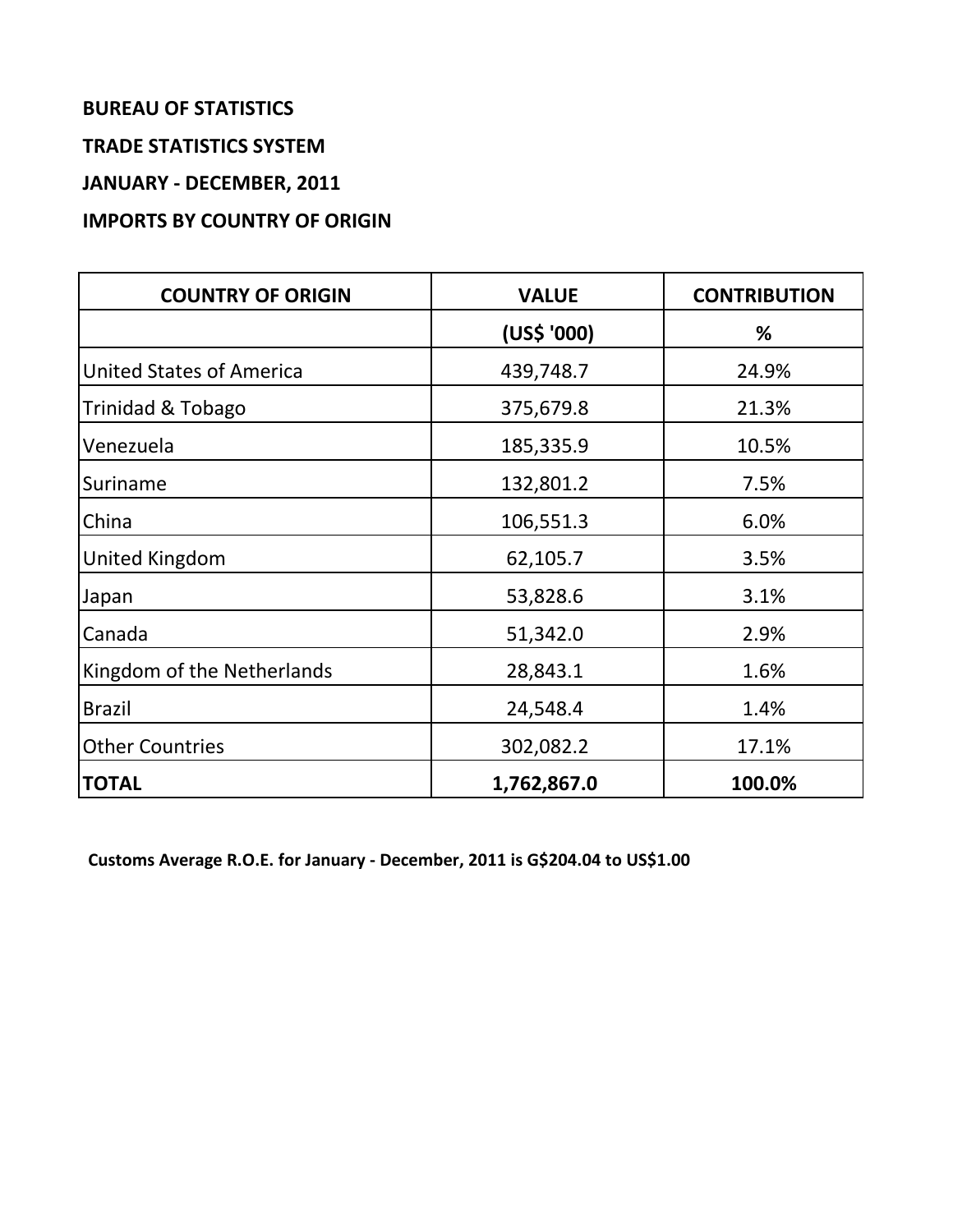# **BUREAU OF STATISTICS TRADE STATISTICS SYSTEM JANUARY - DECEMBER, 2011 IMPORTS BY SITC3**

| SITC <sub>3</sub> | <b>ITEMS</b>                                     | <b>VALUE</b> | <b>CONTRIBUTION</b> |
|-------------------|--------------------------------------------------|--------------|---------------------|
|                   |                                                  | (US\$ '000)  | %                   |
| 334               | <b>Fuel and Lubricants</b>                       | 572,993.0    | 32.5%               |
| 723               | <b>Contractors Plant Equipment</b>               | 101,532.2    | 5.8%                |
| 541 - 542         | <b>Medicaments including Veterinary Medicine</b> | 48,921.1     | 2.8%                |
| 672 - 679         | Articles of Iron and Steel                       | 46,706.6     | 2.6%                |
| 782               | Goods and Special Purpose Motor Vehicles         | 41,390.6     | 2.3%                |
| 781               | <b>Motor Cars</b>                                | 36,794.3     | 2.1%                |
| 893               | <b>Articles of Plastic</b>                       | 32,965.6     | 1.9%                |
| 764               | <b>Telecommunication Equipment</b>               | 32,187.8     | 1.8%                |
| 562               | Fertilizers, Manufactured                        | 28,745.0     | 1.6%                |
| 022               | Milk and Cream                                   | 25,562.6     | 1.5%                |
|                   | Other Imports                                    | 795,068.2    | 45.1%               |
| <b>TOTAL</b>      |                                                  | 1,762,867.0  | 100.0%              |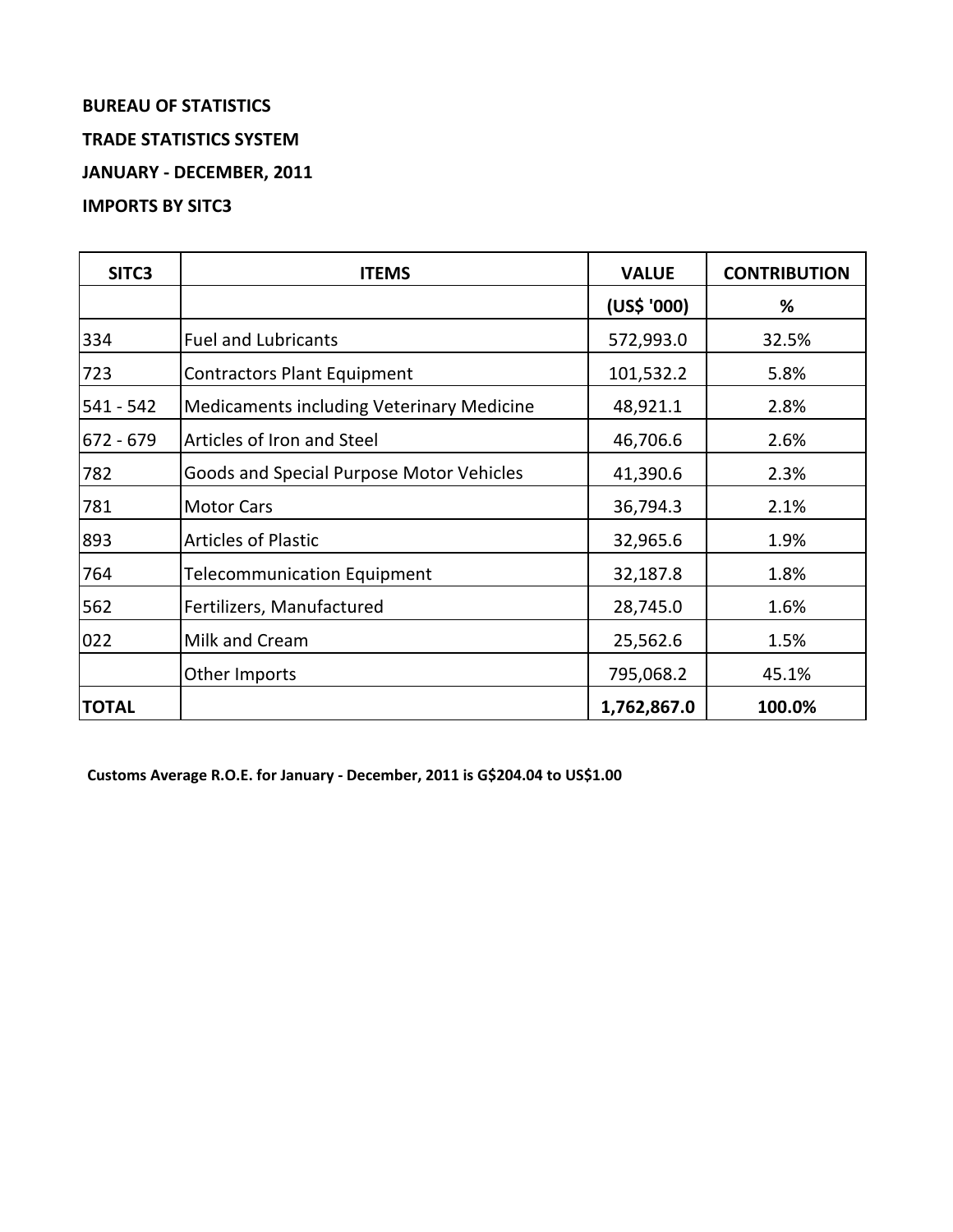# **BUREAU OF STATISTICS**

### **TRADE STATISTICS SYSTEM**

**JANUARY - DECEMBER, 2011**

## **EXPORTS BY COUNTRY OF DESTINATION**

| <b>COUNTRY OF DESTINATION</b>   | <b>VALUE</b> | <b>CONTRIBUTION</b> |
|---------------------------------|--------------|---------------------|
|                                 | (US\$ '000)  | %                   |
| Canada                          | 400,962.4    | 35.5%               |
| <b>United States of America</b> | 217,529.9    | 19.3%               |
| Venezuela                       | 102,051.9    | 9.0%                |
| United Kingdom                  | 75,197.9     | 6.7%                |
| Jamaica                         | 45,209.7     | 4.0%                |
| Portugal                        | 40,263.3     | 3.6%                |
| Ukraine                         | 33,635.8     | 3.0%                |
| Trinidad & Tobago               | 31,639.7     | 2.8%                |
| Kingdom of the Netherlands      | 25,404.6     | 2.3%                |
| <b>Barbados</b>                 | 23,658.2     | 2.1%                |
| <b>Other Countries</b>          | 133,523.2    | 11.8%               |
| <b>TOTAL</b>                    | 1,129,076.6  | 100.0%              |